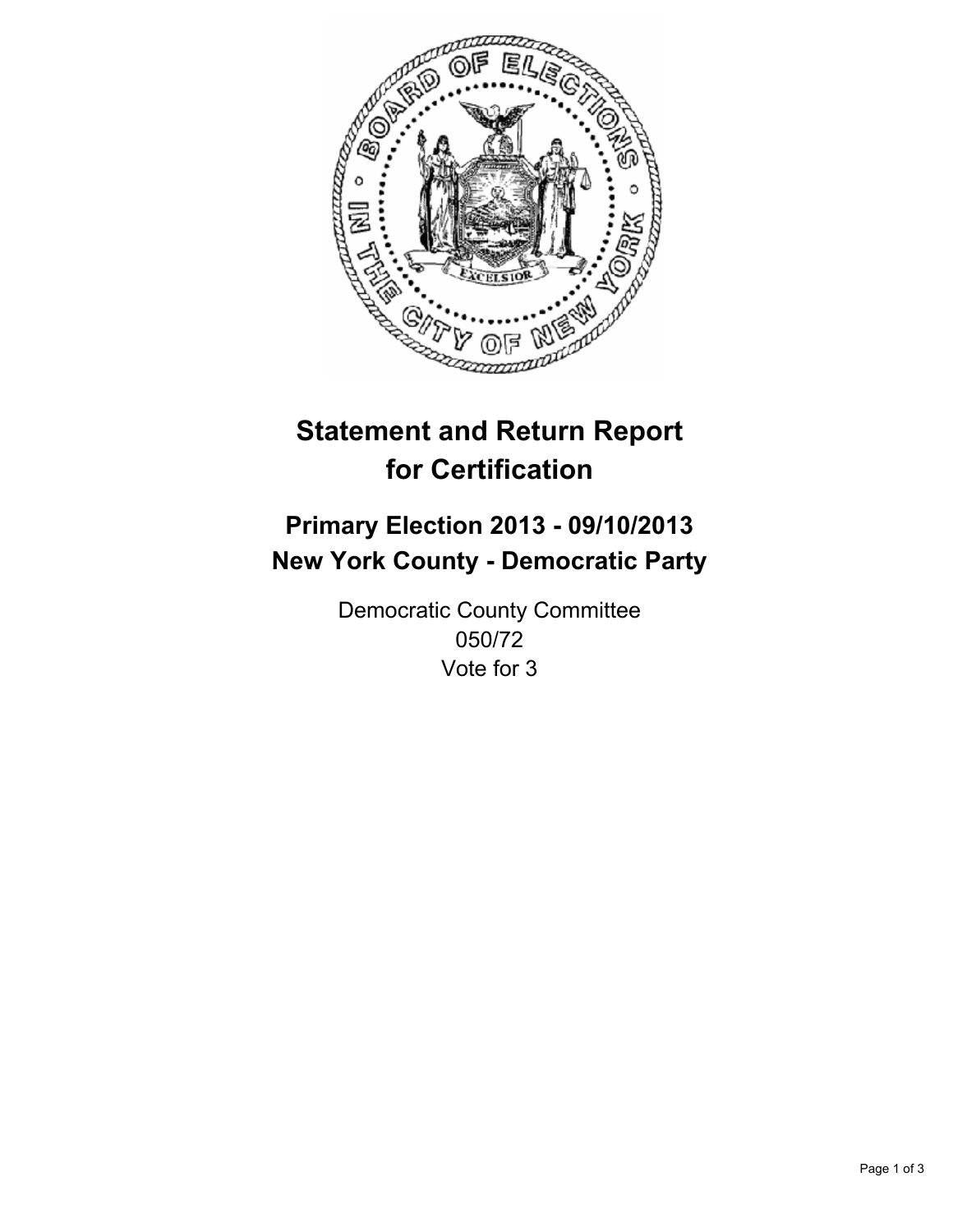

#### **Assembly District 72**

| <b>EMERGENCY</b>          | 0   |
|---------------------------|-----|
| ABSENTEE/MILITARY         | 2   |
| <b>FEDERAL</b>            | 0   |
| SPECIAL PRESIDENTIAL      | 0   |
| AFFIDAVIT                 | 0   |
| <b>IRYS BALTAZAR</b>      | 15  |
| <b>CHRISTINA MELENDEZ</b> | 44  |
| MARSHALL VANDERPOOL       | 33  |
| ELSA R. SIMON             | 22  |
| JOSE A. FERNANDEZ         | 26  |
| <b>Total Votes</b>        | 140 |